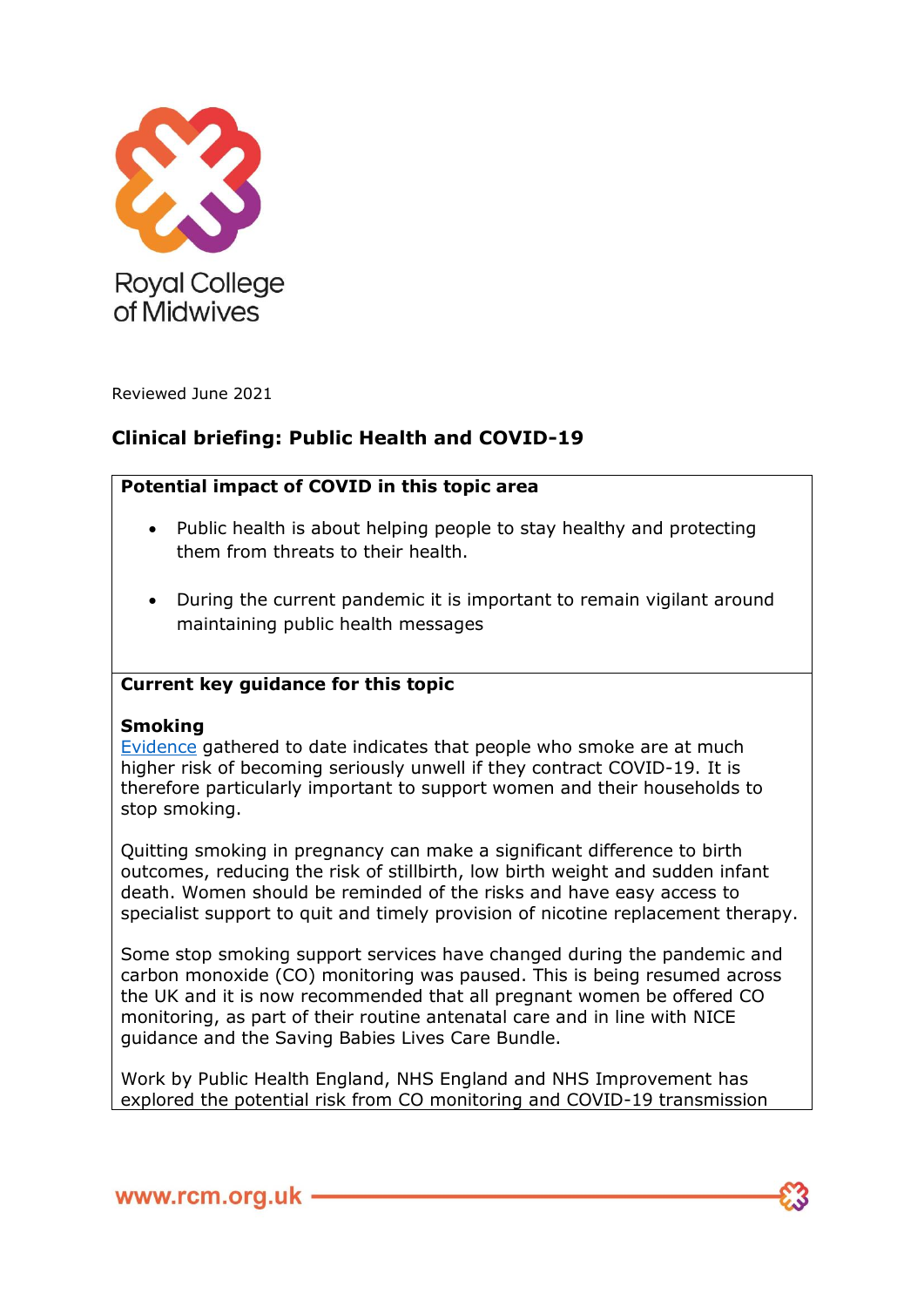

and found it to be minimal. PHE therefore recommends that maternity services resume CO monitoring at in person appointments, where it is safe to do so.

Midwives are advised to adhere to their monitor manufacturers' latest guidance on safe use of products, including the regular cleaning of monitors, replacement of consumables and the use of relevant PPE. CO monitoring is not classified as an aerosol generating procedure (AGP). Updated training resources on reintroduction of CO monitoring are available via e-Learning for Healthcare (link below).

Monitoring should be carried out with a minimum of 2 metres distance between midwife and woman, with her facing away and the room should be well ventilated. The woman should dispose of the mouthpiece into the bin herself and immediately wash her hands or use hand sanitiser.

Prior to resuming CO monitoring, a risk assessment should be carried out with input from the RCM's Health and Safety or Workplace Representatives. Guidance on carrying out a risk assessment can be found [here.](https://www.rcm.org.uk/media/4661/clinical-briefing-carbon-monoxide-monitoring.pdf)

The RCM believes that specialist stop-smoking support services must be available to pregnant women, if CO monitoring is to be meaningful and effective.

#### **Resources**

E-Learning for Healthcare [Reintroduction of CO Testing in Maternity and Health](https://portal.e-lfh.org.uk/Catalogue/Index?HierarchyId=0_41043_50806&programmeId=41043)  [Visiting Services](https://portal.e-lfh.org.uk/Catalogue/Index?HierarchyId=0_41043_50806&programmeId=41043)

Ilearn: Refresh your 'Very Brief Advice' technique on smoking in pregnancy: <https://www.ilearn.rcm.org.uk/course/info.php?id=259>

RCM Briefing on CO monitoring risk assessment: [https://www.rcm.org.uk/media/4661/clinical-briefing-carbon-](https://www.rcm.org.uk/media/4661/clinical-briefing-carbon-%20monoxide-monitoring.pdf) monoxide[monitoring.pdf](https://www.rcm.org.uk/media/4661/clinical-briefing-carbon-%20monoxide-monitoring.pdf)

NHS guidance on quitting smoking [https://www.nhs.uk/live-well/quit](https://www.nhs.uk/live-well/quit-smoking/?tabname=advice-and-support)[smoking/?tabname=advice-and-support](https://www.nhs.uk/live-well/quit-smoking/?tabname=advice-and-support)

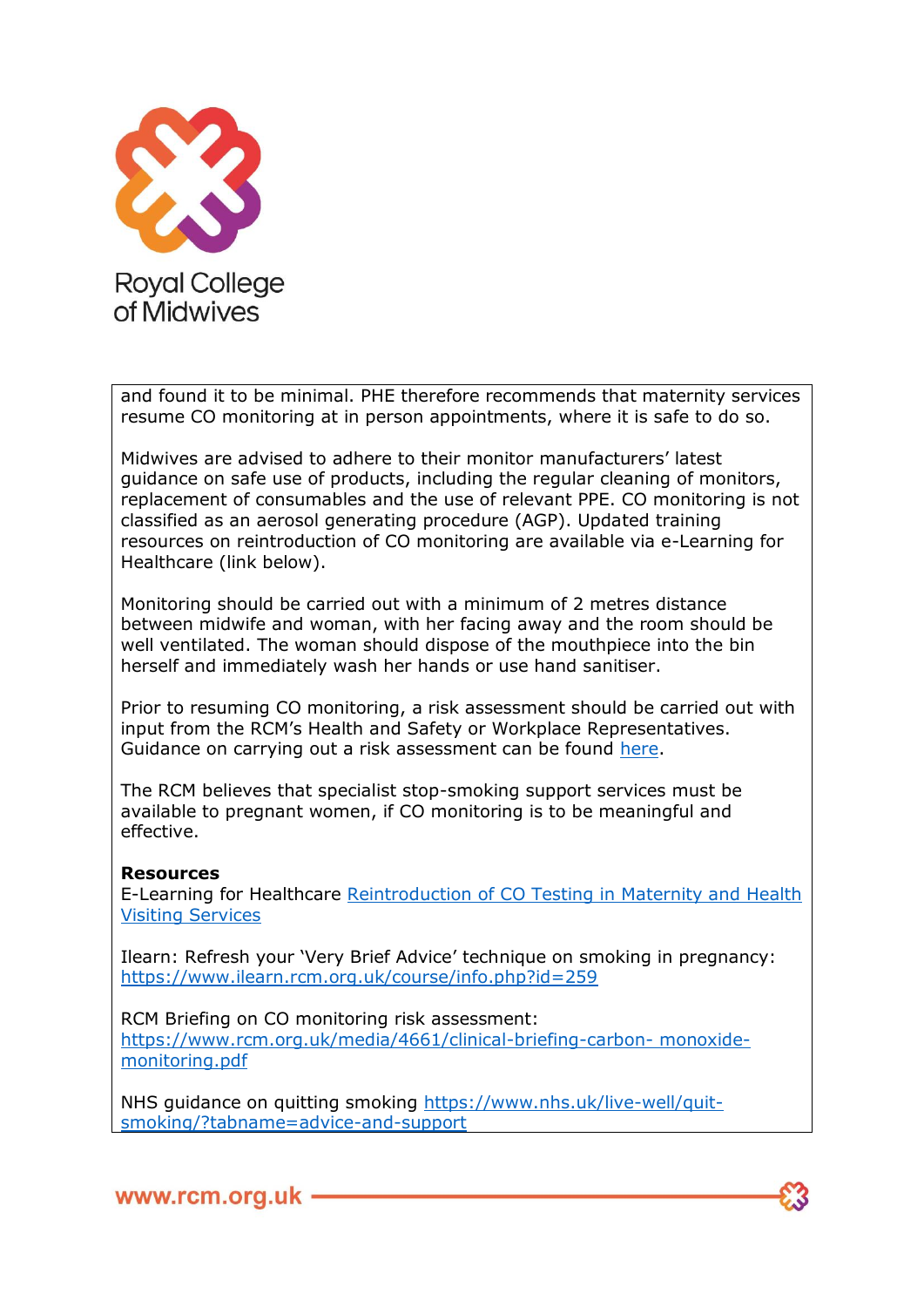

NHS guidance on smoking during pregnancy <https://www.nhs.uk/conditions/pregnancy-and-baby/smoking-pregnant/>

## **Financial hardship and social inclusion**

COVID-19 has triggered changes to employment that could cause financial hardship. Support and advice can be found from the UK government and 3rd sector agencies.

#### **Resources**

Citizens Advice on COVID

<https://www.citizensadvice.org.uk/health/coronavirus-what-it-means-for-you/> Government assistance for vulnerable individuals <https://www.gov.uk/coronavirus-extremely-vulnerable> Maternity Action advice on employment rights for pregnant women <https://maternityaction.org.uk/adviceline> Shelter advice for people facing urgent housing issues<https://england.shelter.org.uk/> Trussell Trust advice on emergency assistance getting food <https://www.trusselltrust.org/get-help/emergency-food/> UK government guidance for those affected by COVID-19 [https://www.gov.uk/government/publications/support-](https://www.gov.uk/government/publications/support-%20forthose-affected-by-covid-19/support-for-those-affected-by-covid-19) forthose-affected-by[covid-19/support-for-those-affected-by-covid-19](https://www.gov.uk/government/publications/support-%20forthose-affected-by-covid-19/support-for-those-affected-by-covid-19)

### **Domestic Abuse**

Measures to control the spread of COVID-19 which brought about social distancing and isolation meant some people were more vulnerable to domestic abuse. Agencies are reporting a rise in incidents linked with COVID-19 and extra vigilance is therefore necessary, especially where in person visits are reduced or undertaken virtually. It is vitally important that midwives are responsive to requests for confidential advice. Consider precautionary measures for families with known risk factors.

### **Resources**

RCM i-learn Domestic abuse <https://www.ilearn.rcm.org.uk/course/info.php?id=633>

www.rcm.org.uk -

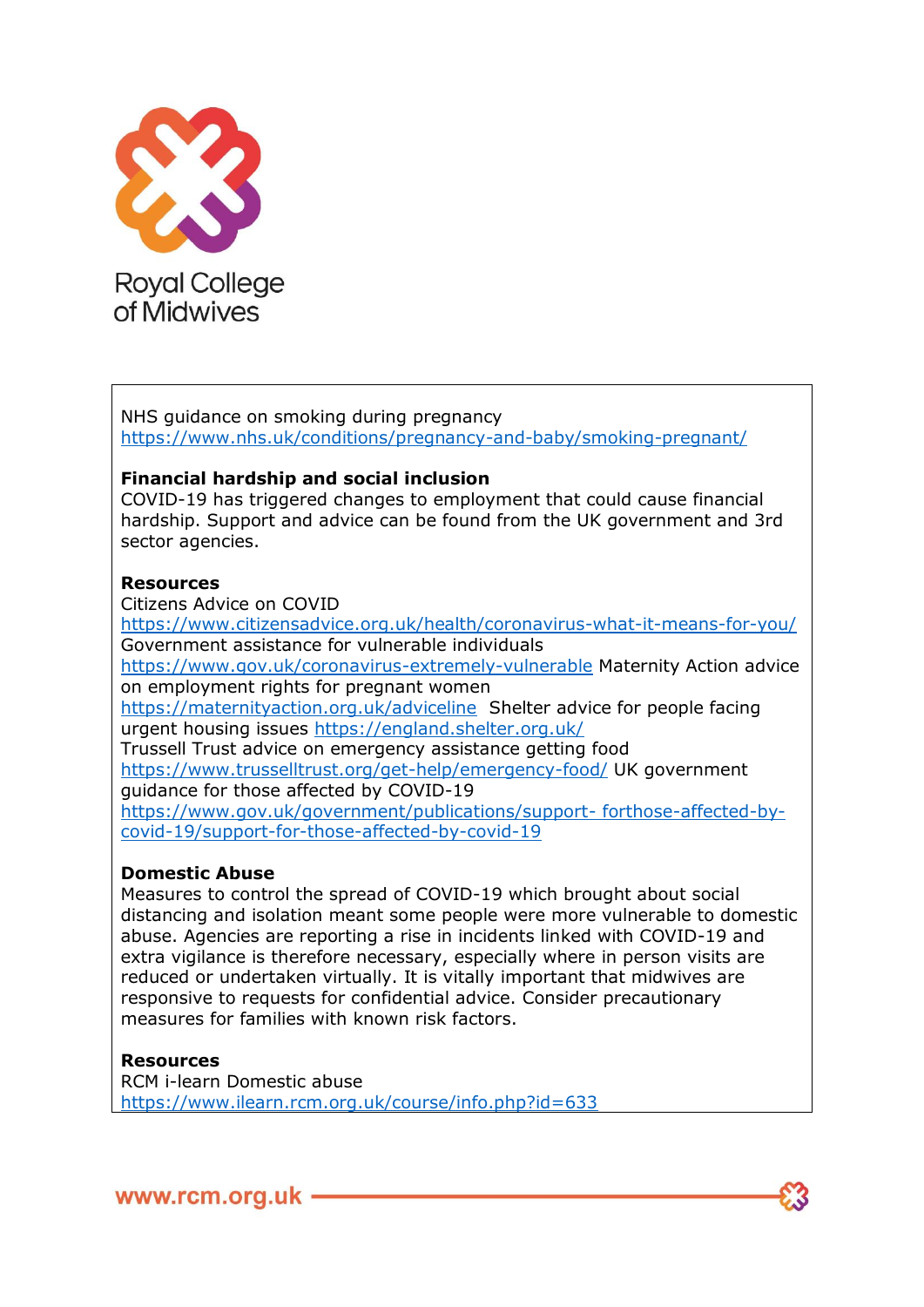

TUC domestic abuse and coronavirus learning tool [https://learning.elucidat.com/course/5e875ae4d0715-](https://learning.elucidat.com/course/5e875ae4d0715-%205e8c6417dfc28) 5e8c6417dfc28 Women's Aid COVID resource hub [https://www.womensaid.org.uk/covid-19](https://www.womensaid.org.uk/covid-19-resource-hub/) [resource-hub/](https://www.womensaid.org.uk/covid-19-resource-hub/)

## **Getting help:**

National Domestic Abuse Helpline 0808 2000 247 or online contact form <https://www.nationaldahelpline.org.uk/Contact-us> National LGBT+ Domestic Abuse Helpline – 0800 999 5428 Rape Crisis services - 0808 802 9999<https://rapecrisis.org.uk/> – or webchat [https://rapecrisis.org.uk/get-help/live-](https://rapecrisis.org.uk/get-help/live-%20chat-helpline/) chat-helpline/ Women's Aid webchat [Available Monday 10am -12pm]

## **Nations specific:**

Northern Ireland 24-hour helpline: 0808 802 1414 Northern Ireland <https://www.womensaidni.org/> Scotland 24-hour helpline: 0800 027 1234; Scottish women's aid <https://womensaid.scot/> Wales 24-hour helpline 0808 80 10 800: Welsh women's aid [https://www.welshwomensaid.org.uk](https://www.welshwomensaid.org.uk/)

## **Infant feeding**

There is currently no clinical evidence to suggest that the virus can be transmitted through breastmilk. Infection can be spread to the baby in the same way as to anyone in close contact with you. The benefits of breastfeeding outweigh any potential risks of transmission of the virus through breastmilk or the mother being in close contact with the baby. However, this is an individual decision and can be discussed between the woman and her midwife, health visitor or GP.

If parents have COVID-19, the following practical advice may be useful:

- Washing hands thoroughly before and after contact with the baby
- Routinely cleaning and disinfecting any surfaces touched

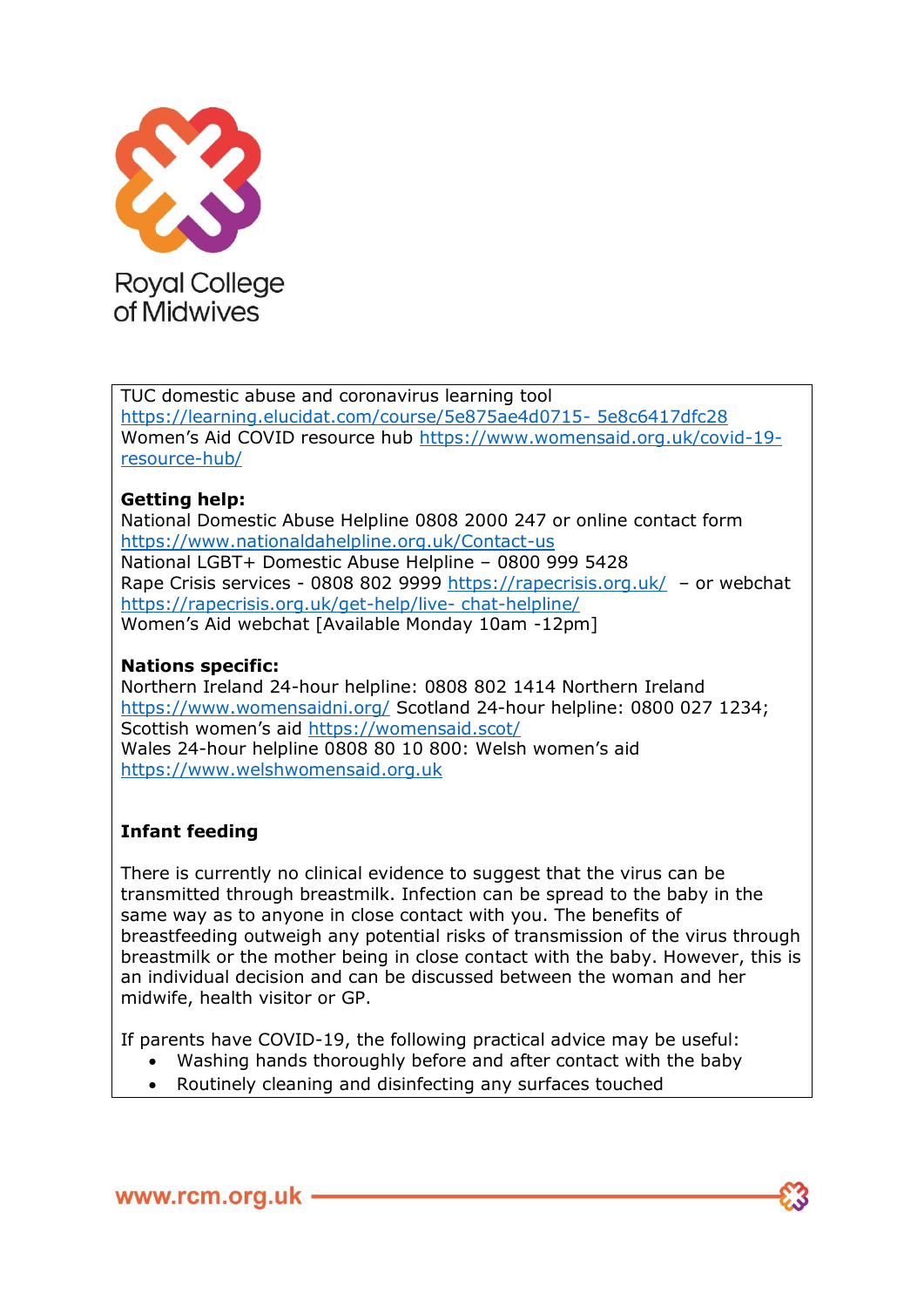

- Thoroughly washing with hot, soapy water and sterilising any infant feeding equipment, including breast pumps, bottles and teats, before and after use
- Practising respiratory hygiene, including during feeding, for example by avoiding coughing or sneezing on the baby and by wearing a fluidresistant face mask
- Parents should take care to avoid falling asleep with their baby, see UNICEFs Co-sleeping and SIDS guidance
- If a breastfeeding mother is feeling unwell, continuing to breastfeed rather than expressing may be easier and less stressful during this time. Alternatively, she may prefer for someone who is well to feed expressed breastmilk to the baby
- If the mother is too unwell to breastfeed or express breastmilk, she may be supported to re-lactate once well enough. Consider using donor milk if available and applicable
- The JCVI advises that there is no known risk in giving COVID-19 vaccines to breastfeeding women should therefore be offered vaccination if they are otherwise eligible. Women should be advised that there is lack of safety data for these vaccinations in breastfeeding. For further information, see JCVI advice.

## **Resources**

Breastfeeding network https://www.breastfeedingnetwork.org.uk/ [https://www.unicef.org.uk/babyfriendly/infant-feeding-during-the-covid-19](https://www.unicef.org.uk/babyfriendly/infant-feeding-during-the-covid-19-outbreak/) [outbreak/](https://www.unicef.org.uk/babyfriendly/infant-feeding-during-the-covid-19-outbreak/) National Breastfeeding Helpline 0300 100 0212 from 9:30am to 9:30pm, 7 days a week. Live online support via web chat: Live Chat NHS guidance on breastfeeding <https://www.nhs.uk/start4life/baby/breastfeeding/> NHS guidance on express and bottle feeding [https://www.nhs.uk/start4life/baby/breastfeeding/expressing-and](https://www.nhs.uk/start4life/baby/breastfeeding/expressing-and-%20bottlefeeding/)[bottlefeeding/](https://www.nhs.uk/start4life/baby/breastfeeding/expressing-and-%20bottlefeeding/)

Parents club Scotland<https://www.parentclub.scot/>

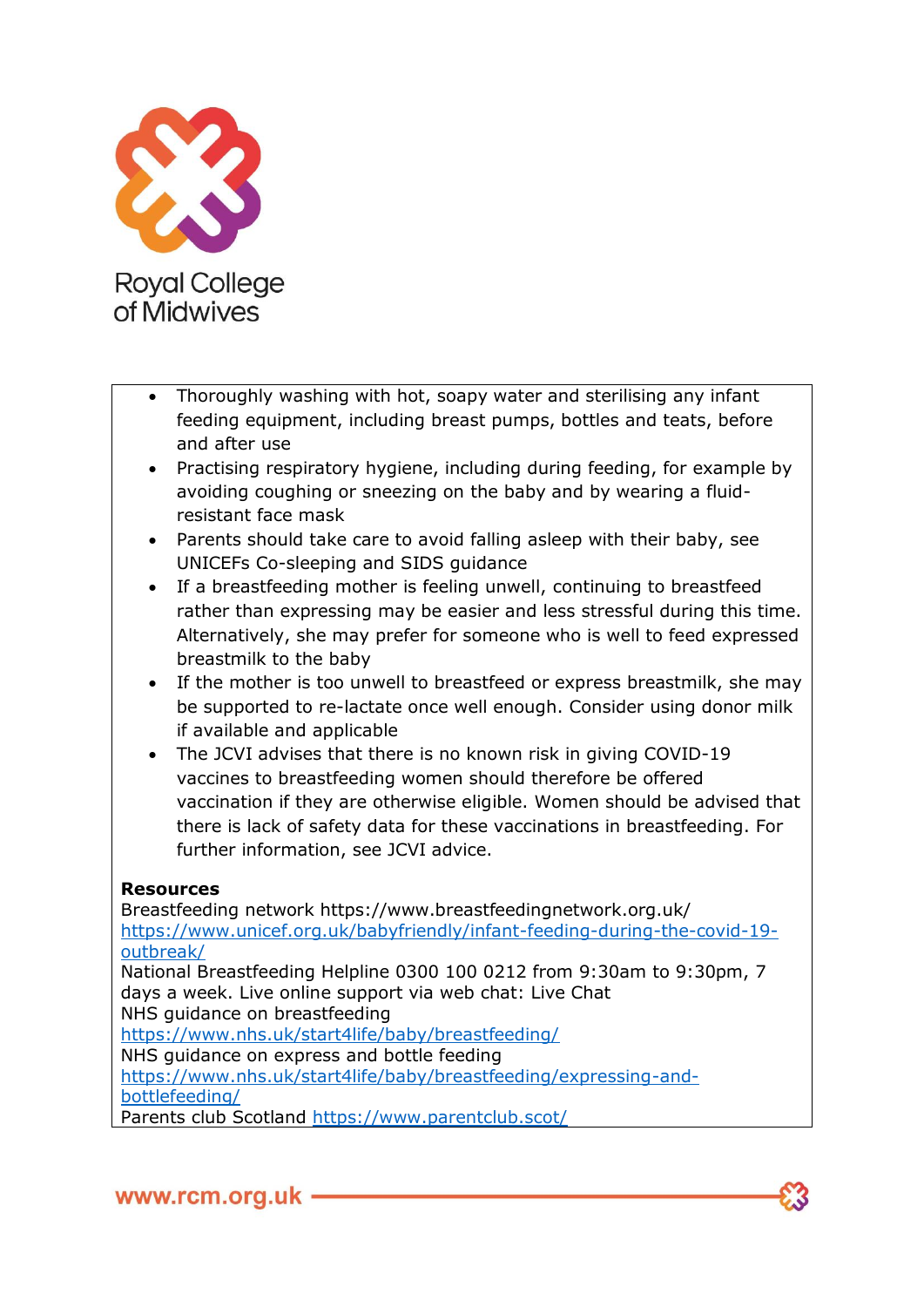

RCM Academic Rapid Review Optimising mother baby contact and infant feeding in a pandemic

### **Exercise**

Exercise in pregnancy is vitally important to maintaining a healthy weight, good circulation and mental wellbeing. Many exercise routines are safe and suitable at home, such as yoga, if a woman is required to stay at home. Encourage women to take regular, moderately strenuous exercise. Consider sharing tips and suggestions when running antenatal classes, either virtually or in person. Exercising outside is known to be of particular benefit in relation to boosting mental wellbeing. Fresh, circulating air reduces the risk of transmission of the virus between people, and so exercising outside with others may be a positive support for both physical and mental health in pregnancy and in summer months to boost vitamin D levels.

#### **Resources**

NHS guidance on exercise during pregnancy <https://www.nhs.uk/conditions/pregnancy-and-baby/pregnancy-exercise/> Tommy's guidance on exercise during pregnancy [https://www.tommys.org/pregnancy-](https://www.tommys.org/pregnancy-%20information/impregnant/exercise-pregnancy/exercise-faqs/it-safe-exercise-pregnancy) information/impregnant/exercise[pregnancy/exercise-faqs/it-safe-exercise-pregnancy](https://www.tommys.org/pregnancy-%20information/impregnant/exercise-pregnancy/exercise-faqs/it-safe-exercise-pregnancy)

#### **Nutrition**

A balanced diet is important. Cereals, wholegrains and natural yogurt can provide essential fibre, vitamins and minerals.

Vitamin D supplementation is recommended to all women during pregnancy as it can help reduce the risk of respiratory infections. There have been some reports that people with low levels of vitamin D are at an increased risk of serious respiratory complications if they develop coronavirus. However, there is insufficient evidence to show that taking vitamin D prevents COVID-19 infection or is an effective treatment.

Most people living in northern hemispheres will have low levels of vitamin D and women from Black, Asian and minority ethnic backgrounds with melanin pigmented (dark) skin, may be particularly at risk of low levels of vitamin D.

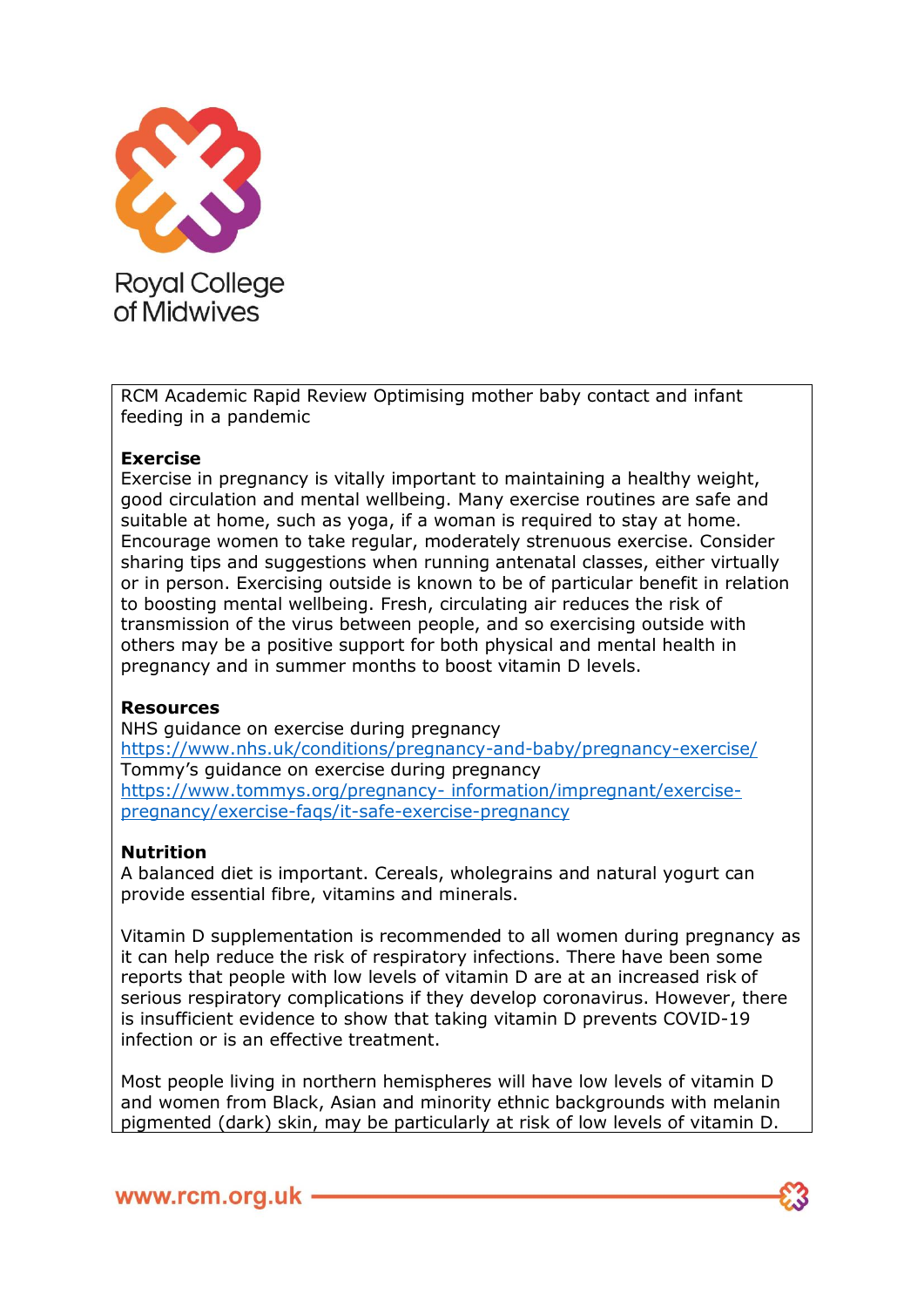

We advise all pregnant women to consider taking 10 micrograms of vitamin D a day to keep bones and muscles healthy. Vitamin D supplements are available from most pharmacies, supermarkets and other retailers.

For families that qualify, signpost to Healthy Start for vitamin supplements and additional financial support.

#### **Resources**

Healthy Start UK<https://www.healthystart.nhs.uk/> Government assistance for vulnerable individuals <https://www.gov.uk/coronavirus-extremely-vulnerable>

NHS guidance on pregnancy and diet <https://www.nhs.uk/conditions/pregnancy-and-baby/healthy-pregnancy-diet/> NHS guidance on healthy eating in pregnancy <https://www.nhs.uk/start4life/pregnancy/healthy-eating-pregnancy/>

### **Infection control**

All women should be provided with information about how to reduce their risk of contracting COVID-19 through careful, frequent and thorough handwashing; the use of face coverings in enclosed public spaces and social distancing. Women should be encouraged to have the flu and pertussis vaccinations during pregnancy.

### **Resources**

COVID prevention and control <https://www.gov.uk/government/publications/wuhannovel->NHS guidance on COVID infection control <https://www.nhs.uk/conditions/coronavirus-covid-19/> NHS general guidance on infection control [https://www.nhs.uk/live](https://www.nhs.uk/live-well/healthy-body/how-to-prevent-germs-%20fromspreading/)[well/healthy-body/how-to-prevent-germs-](https://www.nhs.uk/live-well/healthy-body/how-to-prevent-germs-%20fromspreading/) fromspreading/

### **References and current evidence base**

Health Protection Scotland<https://www.hps.scot.nhs.uk/>